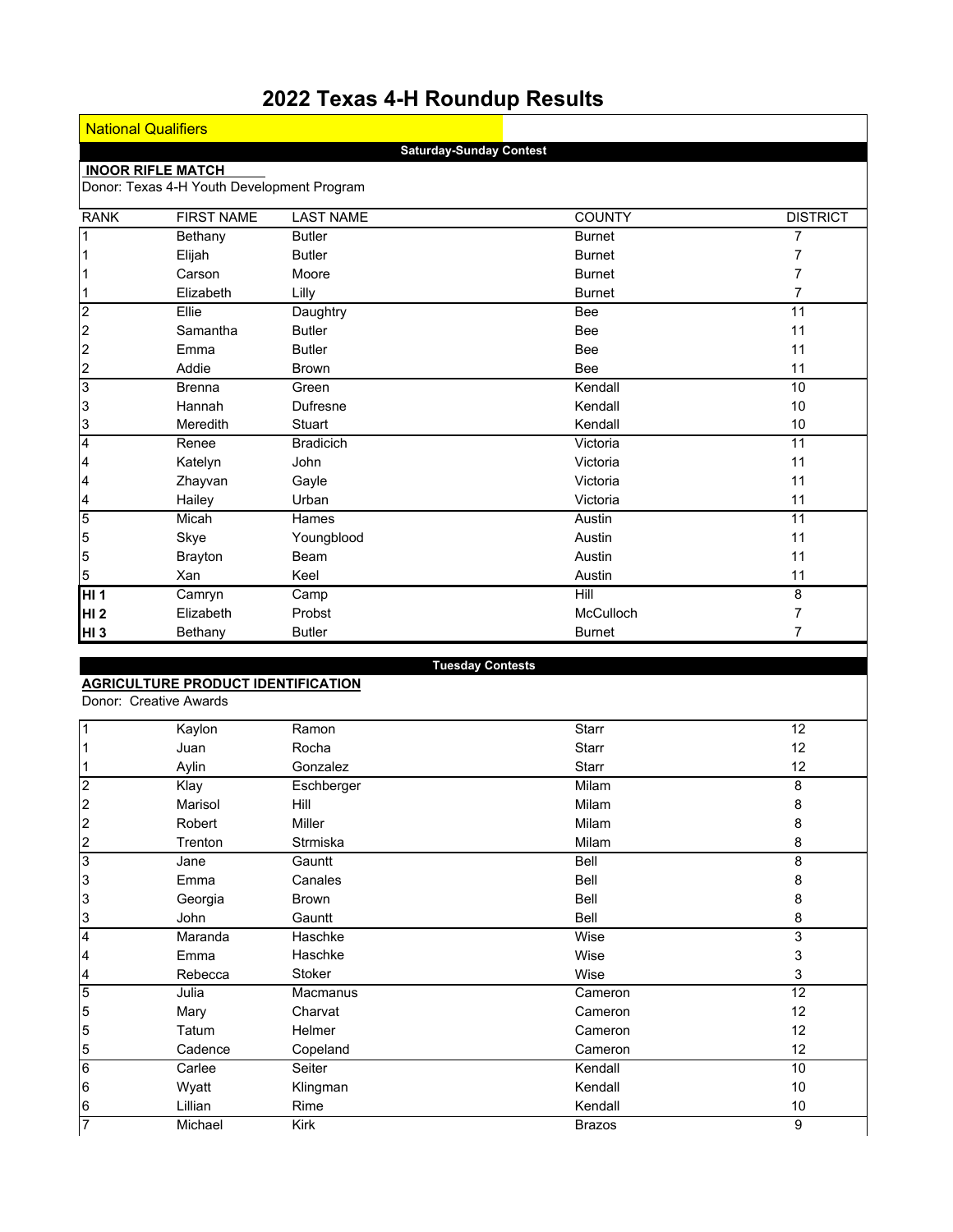| $\overline{7}$  | Grayson | Simpson        | <b>Brazos</b> | 9  |
|-----------------|---------|----------------|---------------|----|
| 7               | Amanda  | Dean           | <b>Brazos</b> | 9  |
| 7               | Lauren  | Cottrell       | <b>Brazos</b> | 9  |
| 8               | Lauren  | Klawinsky      | Walker        | 8  |
| 8               | Keanna  | Price          | Walker        | 8  |
| 8               | Kelsey  | <b>Johnson</b> | Walker        | 8  |
| 9               | Gracie  | Buse           | Young         | 3  |
| 9               | Haleigh | Buse           | Young         | 3  |
| 9               | Kenzie  | Gough          | Young         | 3  |
| 9               | Gracie  | <b>Street</b>  | Young         | 3  |
| 10              | Zoe     | Maurer         | Gillespie     | 10 |
| 10              | Reed    | <b>Spies</b>   | Gillespie     | 10 |
| 10              | Jace    | Granville      | Gillespie     | 10 |
| 10              | Brett   | <b>Bowers</b>  | Gillespie     | 10 |
| HI 1            | Kaylon  | Ramon          | <b>Starr</b>  | 12 |
| HI <sub>2</sub> | Juan    | Rocha          | <b>Starr</b>  | 12 |
| HI <sub>3</sub> | Klay    | Eschberger     | Milam         | 8  |

| <b>ARCHERY -</b> | Donor: | Texas 4-H Youth Development Program |
|------------------|--------|-------------------------------------|
|                  |        | <b>ARCHERY COMPOUND-UNAIDED</b>     |

| <b>RANK</b>    | <b>FIRST NAME</b>                            | <b>LAST NAME</b>                | <b>COUNTY</b> | <b>DISTRICT</b>         |
|----------------|----------------------------------------------|---------------------------------|---------------|-------------------------|
| $\mathbf{1}$   | Layne                                        | Horak                           | Comal         | 10                      |
| $\overline{c}$ | Cutter                                       | <b>Runnels</b>                  | Swisher       | $\overline{\mathbf{c}}$ |
| 3              | Landry                                       | Young                           | Swisher       | $\overline{2}$          |
|                |                                              | <b>ARCHERY - NASP</b>           |               |                         |
| <b>RANK</b>    | <b>FIRST NAME</b>                            | <b>LAST NAME</b>                | <b>COUNTY</b> | <b>DISTRICT</b>         |
| $\mathbf{1}$   | Aubree                                       | Harp                            | Cass          | 4                       |
| 2              | Jacob                                        | Crawford                        | Kaufman       | 4                       |
| 3              | Carilyn                                      | Cardenas                        | Maverick      | 12                      |
|                |                                              | <b>ARCHERY - COMPOUND AIDED</b> |               |                         |
| <b>RANK</b>    | <b>FIRST NAME</b>                            | <b>LAST NAME</b>                | <b>COUNTY</b> | <b>DISTRICT</b>         |
| $\mathbf{1}$   | Kaeden                                       | Pruitt                          | Madison       | 9                       |
| $\overline{c}$ | Lucas                                        | Phillips                        | Hunt          | 4                       |
| 3              | Erynn                                        | Kelley                          | Howard        | 6                       |
|                |                                              | <b>ARCHERY - RECURVE</b>        |               |                         |
| <b>RANK</b>    | <b>FIRST NAME</b>                            | <b>LAST NAME</b>                | <b>COUNTY</b> | <b>DISTRICT</b>         |
| $\mathbf{1}$   | <b>Blair</b>                                 | Dahl                            | Hartley       | 1                       |
| $\overline{2}$ | Sophia                                       | O'Neill                         | Williamson    | 8                       |
| 3              | Conlee                                       | Murray                          | Delta         | 4                       |
|                |                                              | <b>ARCHERY - RECURVE</b>        |               |                         |
| <b>RANK</b>    | <b>FIRST NAME</b>                            | <b>LAST NAME</b>                | <b>COUNTY</b> | <b>DISTRICT</b>         |
| $\mathbf{1}$   | William                                      | Anderson                        | Guadalupe     | 10                      |
| 2              | Zane                                         | <b>Triplett</b>                 | <b>Bowie</b>  | 4                       |
| 3              | Cole                                         | <b>Triplett</b>                 | <b>Bowie</b>  | 4                       |
|                | <b>CAMILY 9 COMMUNITY LICAL THI OUT DOME</b> |                                 |               |                         |

# **FAMILY & COMMUNITY HEALTH QUIZ BOWL**

Donor: Creative Awards

| <b>RANK</b> | .<br>∖ME | $\sqrt{2}$<br>A.<br>'AML | JN     |  |
|-------------|----------|--------------------------|--------|--|
|             | ollin    |                          | िollin |  |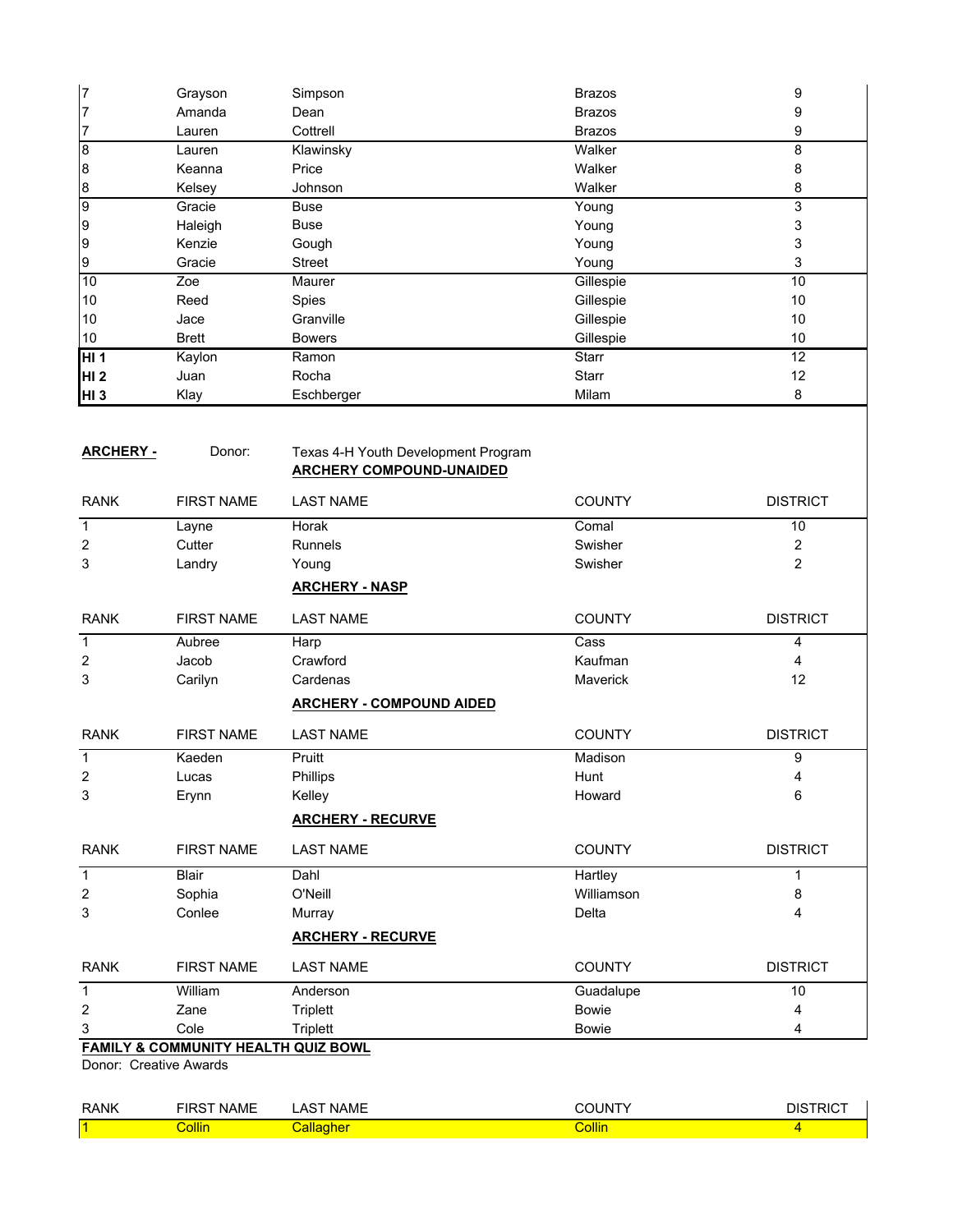| $\vert$ 1                        | Layla            | Wapskineh       | Collin        | $\overline{\mathbf{4}}$ |
|----------------------------------|------------------|-----------------|---------------|-------------------------|
| $\overline{1}$                   | <b>Audrey</b>    | Rathgeb         | Collin        | $\overline{4}$          |
| $\vert$ 1                        | <b>Elizabeth</b> | <b>Esposito</b> | <b>Collin</b> | $\overline{4}$          |
| $\overline{2}$                   | Cooper           | May             | Fayette       | 11                      |
| $\overline{c}$                   | Mackenzie        | Poncik          | Fayette       | 11                      |
| $\overline{c}$                   | Cash             | Smith           | Fayette       | 11                      |
| $\overline{2}$                   | Harper           | Mau             | Fayette       | 11                      |
| 3                                | Kate             | Phillips        | Walker        | $\overline{9}$          |
| 3                                | Hanniah          | Norl            | Walker        | 9                       |
| 3                                | Makayla          | Kimich          | Walker        | 9                       |
| 3                                | Emily            | Lamb            | Walker        | 9                       |
| $\overline{4}$                   | Emalee           | Levens          | <b>Brown</b>  | $\overline{3}$          |
| $\overline{\mathbf{4}}$          | Isabella         | <b>Helmick</b>  | <b>Brown</b>  | 3                       |
| $\overline{\mathbf{4}}$          | Grayson          | Loman           | <b>Brown</b>  | 3                       |
| 4                                | Weston           | Scantling       | <b>Brown</b>  | 3                       |
| 5                                | Lucie            | Rathgeb         | Collin        | $\overline{4}$          |
| 5                                | Olivia           | Callagher       | Collin        | 4                       |
| 5                                | Ella             | Wapskineh       | Collin        | 4                       |
| 5                                | Kailey           | McDonald        | Collin        | 4                       |
| $\overline{6}$                   | Chloe            | Tanner          | Ochlitree     | 1                       |
| 6                                | Karson           | Pribble         | Ochlitree     | 1                       |
| 6                                | Canon            | Huddleston      | Ochlitree     | 1                       |
| $6\phantom{.}6$                  | Kile             | <b>Merrick</b>  | Ochlitree     | $\mathbf{1}$            |
| $\overline{7}$                   | <b>Natalie</b>   | McDonald        | Gillespie     | 10                      |
| 7                                | Arianna          | Watson          | Gillespie     | 10                      |
| $\overline{7}$                   | Mark             | Milhouse        | Gillespie     | 10                      |
| $\overline{7}$                   | Anne             | Ferguson        | Gillespie     | 10                      |
| $\bf{8}$                         | Racca            | Tyler           | Lubbock       | $\overline{2}$          |
| 8                                | Jacob            | Everitt         | Lubbock       | $\overline{c}$          |
| 8                                | Audrey           | Ragan           | Lubbock       | $\overline{c}$          |
| 8                                | <b>Brier</b>     | Griffis         | Lubbock       | $\overline{c}$          |
| 9                                | Kiersten         | Reed            | Caldwell      | 10                      |
| 9                                | Ivan             | Remley          | Caldwell      | 10                      |
| $\overline{9}$                   | Noah             | Schmidtberger   | Caldwell      | 10                      |
| 9                                | Sepp             | Remley          | Caldwell      | 10                      |
| 10                               | Teresa           | McDaniel        | Dallam        | 1                       |
| 10                               | Elli             | <b>Bezner</b>   | Dallam        | 1                       |
| 10                               | Olivia           | Peavey          | Dallam        | 1                       |
| 10                               | Kathleen         | Vermedahl       | Dallam        | $\mathbf 1$             |
| HI <sub>1</sub>                  | Collin           | Callagher       | Collin        | $\overline{4}$          |
| HI <sub>2</sub>                  | Emalee           | Levens          | <b>Brown</b>  | $\overline{7}$          |
| HI <sub>3</sub><br>$\frac{1}{2}$ | Cooper           | Mau             | Fayette       | 11                      |

#### **FASHION SHOW**

Donors: Sew Vac City

Texas Cotton Ginners' Association Texas Cotton Producers

# **BUYING - BUSINESS INTERVIEW ATTIRE**

| <b>RANK</b> | <b>FIRST NAME</b> | LAST NAME | <b>COUNTY</b> | <b>DISTRICT</b> |
|-------------|-------------------|-----------|---------------|-----------------|
|             | Chambre           | Clawson   | Swisher       |                 |
| 2           | Lea               | Weller    | Oldham        |                 |
| 3           | Elena             | Herrin    | Navarro       | 8               |
| 4           | Kaila             | Fiallos   | Brazoria      | 9               |
| 5           | Cadie             | Grav      | Lamar         | 4               |

# **BUYING - FANTASTIC FASHIONS**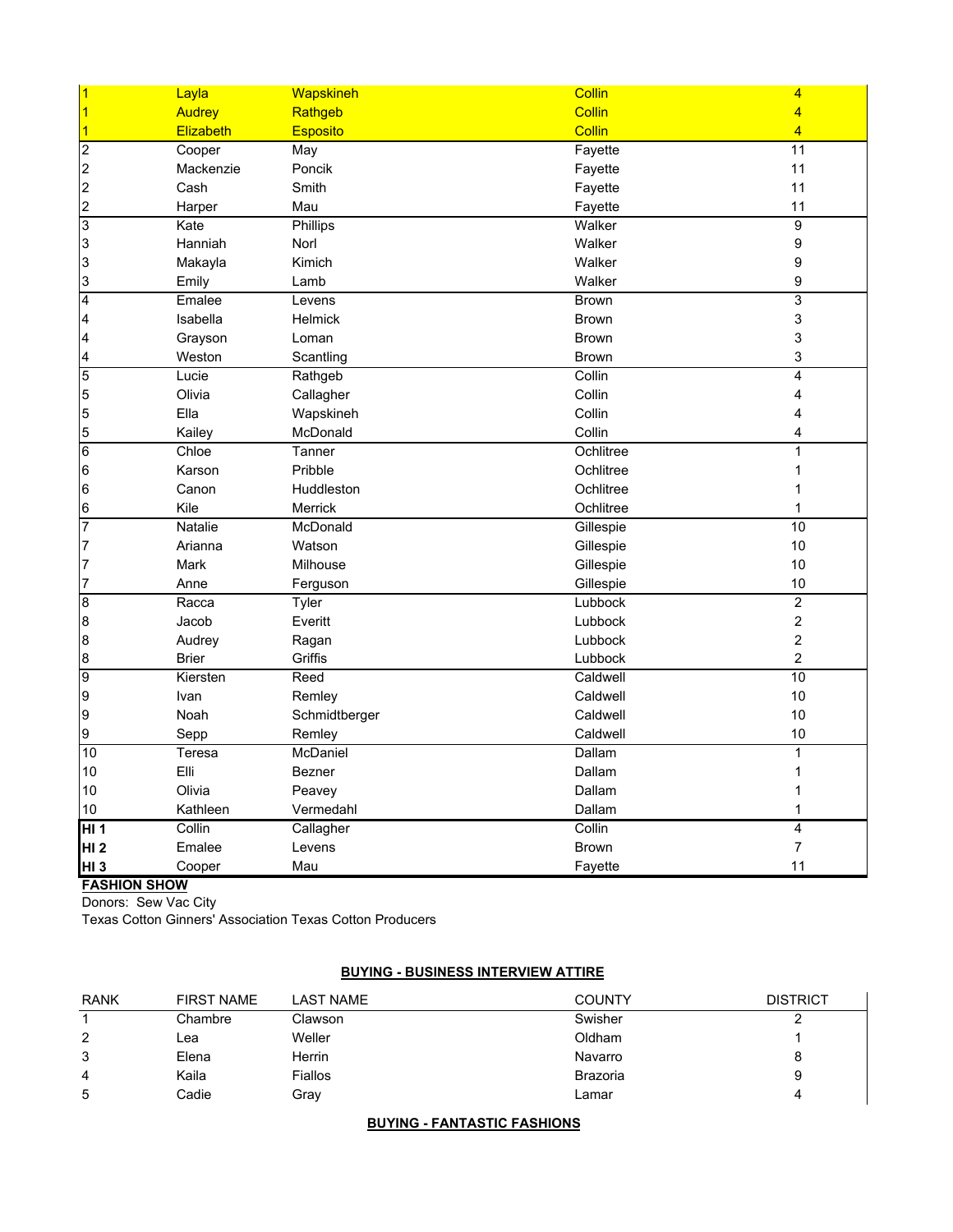| <b>RANK</b> | <b>FIRST NAME</b> | <b>LAST NAME</b> | <b>COUNTY</b> | <b>DISTRICT</b> |
|-------------|-------------------|------------------|---------------|-----------------|
|             | Gianna            | Aldrett          | Fort Bend     | 9               |
| 2           | Reese             | Bassano          | Lamar         | 4               |
| 3           | Kyle              | Guerrero         | Randall       |                 |
| 4           | Madeline          | McFarland        | Kendall       | 10              |
| 5           | Lia               | Gutierrez        | Starr         | 12              |
| 6           | Trinity           | Tull             | McLennan      | 8               |
|             | Alicia            | Volm             | Upshur        | 5               |
| 8           | Rachel            | Walden           | Hale          | っ               |

# **BUYING - SEMI-FORMAL TO FORMAL**

| <b>RANK</b> | <b>FIRST NAME</b> | <b>LAST NAME</b> | <b>COUNTY</b> | <b>DISTRICT</b> |
|-------------|-------------------|------------------|---------------|-----------------|
|             | Berkley           | Carver           | Hale          |                 |
| 2           | Emily             | Anderson         | <b>Bell</b>   | 8               |
| 3           | <b>Natalie</b>    | Vera             | Moore         |                 |
| 4           | Olivia            | Clifton          | <b>Rusk</b>   | 5               |
| 5           | Madilyn           | Moore            | Haskell       | 3               |
| 6           | Isabelle          | <b>Jarzombek</b> | Guadalupe     | 10              |
|             | Jaelyn            | Mattheesen       | Fort Bend     | 9               |
| 8           | Autumn            | <b>Phillips</b>  | Lamar         |                 |

# **BUYING - SPECIAL INTEREST**

| <b>RANK</b> | <b>FIRST NAME</b> | <b>LAST NAME</b> | <b>COUNTY</b> | <b>DISTRICT</b> |
|-------------|-------------------|------------------|---------------|-----------------|
|             | Rylie             | Carroll          | Hopkins       |                 |
| 2           | Luke              | Landry           | Jefferson     | 9               |
| 3           | Yarely            | Mendoza          | Moore         |                 |
| 4           | Keely             | Knesek           | Lavaca        |                 |
| 5           | Faith             | Vogel            | Clay          | ົ               |

# **CONSTRUCTION - EVERYDAY LIVING**

| <b>RANK</b> | <b>FIRST NAME</b> | <b>LAST NAME</b> | <b>COUNTY</b> | <b>DISTRICT</b> |
|-------------|-------------------|------------------|---------------|-----------------|
|             | Kaitlyn           | Carruth          | Aransas       | 11              |
| 2           | Johnnie           | Hise             | Shackelford   |                 |
| 3           | Bailey            | Helmer           | Cameron       | 12              |
| 4           | <b>Belle</b>      | Earthman         | Knox          | 3               |
| 5           | Emily             | Shaw             | Travis        | 10              |
| 6           | Reagan            | <b>Stokes</b>    | Lynn          | 2               |
| 7           | Kristen           | O' Neill         | Williamson    | 8               |
| 8           | Margaret          | Beal             | Walker        | 9               |
| 9           | Hailey            | <b>Billings</b>  | Val Verde     | 6               |

# **CONSTRUCTION - THEATRE/COSTUME**

| <b>RANK</b> | <b>FIRST NAME</b> | <b>LAST NAME</b> | <b>COUNTY</b>                               | <b>DISTRICT</b> |
|-------------|-------------------|------------------|---------------------------------------------|-----------------|
|             | Aubrey            | Rosser           | Angelilna                                   | 5               |
| 2           | Maggie            | Landry           | Jefferson                                   | 9               |
| 3           | Tessalyn          | Payne            | Bell                                        | 8               |
| 4           | Kristen           | Early            | Travis                                      | 10              |
| 5           | Katie             | Yurcho           | Clay                                        | 3               |
| 6           | Emily             | Fields           | Randall                                     | 1               |
| 7           | Jacquelynn        | Sindt            | Live Oak                                    | 12              |
| 8           | Gianna            | Pilkington       | Goliad                                      | 11              |
| 9           | Sarah             | <b>Barber</b>    | Collin                                      | 4               |
| 10          | Natalie           | Reid             | Scurry                                      | 2               |
|             |                   |                  | <b>CONSTRUCTION - SEMI-FORMAL TO FORMAL</b> |                 |
| <b>RANK</b> | <b>FIRST NAME</b> | <b>LAST NAME</b> | <b>COUNTY</b>                               | <b>DISTRICT</b> |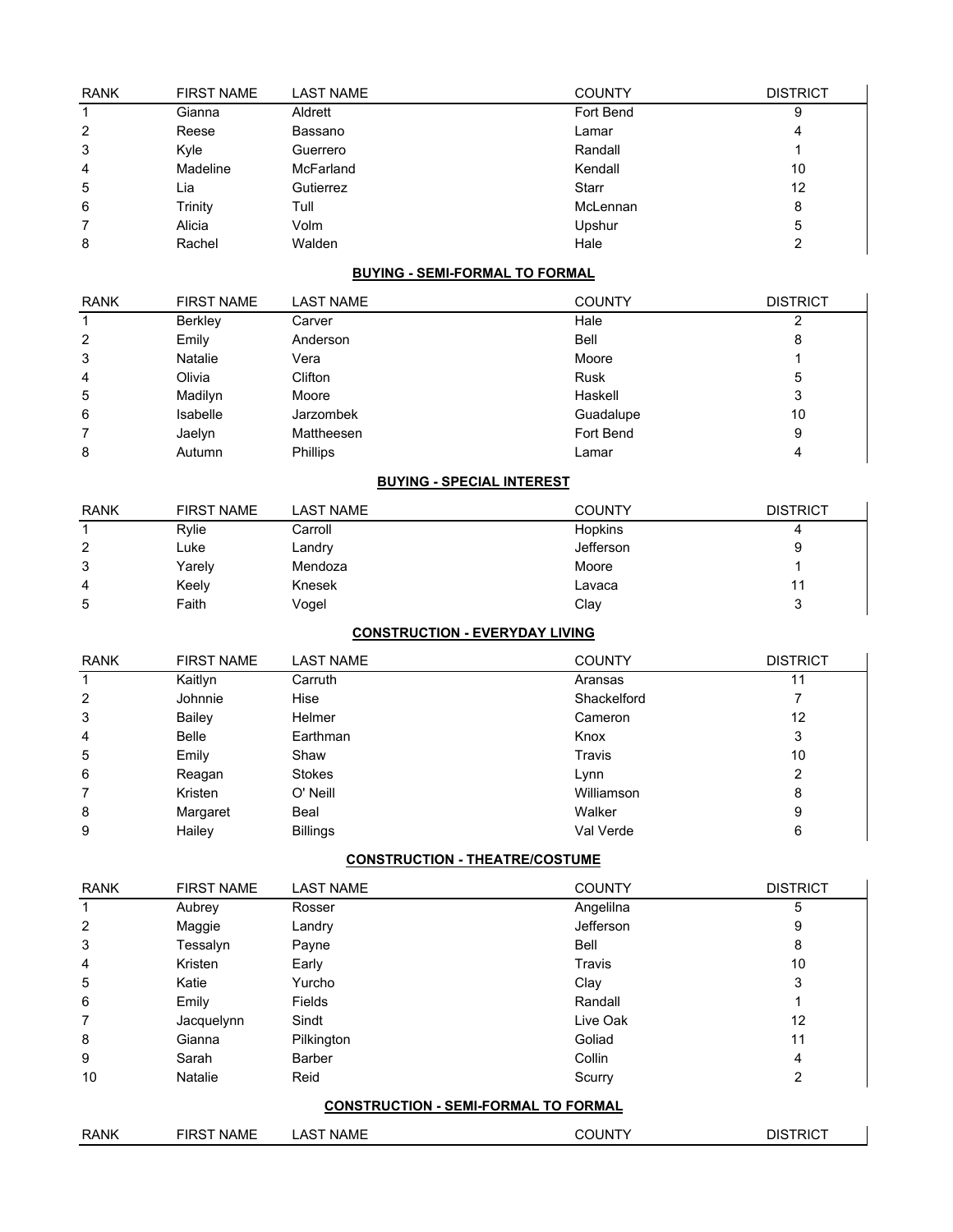|    | Carissa       | Cantu     | Cameron        | 12 |
|----|---------------|-----------|----------------|----|
| 2  | Emily         | Capps     | Liberty        | 9  |
| 3  | Penny         | Parmer    | Bell           | 8  |
| 4  | Morgan        | Earthman  | Knox           | 3  |
| 5  | Sydni         | Schley    | Van Zandt      | 4  |
| 6  | Evan          | Strube    | <b>Runnels</b> | 7  |
| 7  | Amelie        | White     | <b>Rusk</b>    | 5  |
| 8  | Leslie        | Zahn      | Wharton        | 11 |
| 9  | Scout         | Goldsmith | Travis         | 10 |
| 10 | <b>Brenna</b> | Ware      | Randall        |    |

# **CONSTRUCTION - REFASHION**

| <b>RANK</b>    | <b>FIRST NAME</b> | <b>LAST NAME</b> | <b>COUNTY</b> | <b>DISTRICT</b> |
|----------------|-------------------|------------------|---------------|-----------------|
|                | Avery             | Meredith         | <b>Burnet</b> |                 |
| 2              | Anne-Marie        | Haddad           | Bell          | 8               |
| 3              | Kasey             | <b>Burns</b>     | Wharton       | 11              |
| $\overline{4}$ | Elizabeth         | <b>McFarland</b> | Kendall       | 10              |
| 5              | Kimber            | Bench            | Parker        | 3               |
| 6              | Nevaeh            | Mattheesen       | Fort Bend     | 9               |
| 7              | Addee             | Williams         | Scurry        |                 |
| 8              | Caysie            | Miner            | Hansford      |                 |
| 9              | Maggie            | Mayes            | Upshur        | 5               |

# **NATURAL FIBER - COTTON**

| <b>RANK</b> | <b>FIRST NAME</b> | <b>LAST NAME</b> | <b>COUNTY</b> | <b>DISTRICT</b> |
|-------------|-------------------|------------------|---------------|-----------------|
|             | Maggie            | Landry           | Jefferson     | 9               |
| 2           | Kaitlyn           | Carruth          | Aransas       | 11              |
| 3           | Hollie            | Cantu            | Cameron       | 12              |
| 4           | Aubrey            | Rosser           | Angelina      | 5               |
| 5           | Kayla             | <b>Mueller</b>   | Collin        | 4               |
| 6           | Emily             | Fields           | Randall       |                 |
| 7           | Ashlynn           | Messer           | Lubbock       | 2               |
| 8           | Allison           | Martin           | Lampasas      |                 |
| 9           | Ayda              | <b>Brown</b>     | Kendall       | 10              |

# **NATURAL FIBER - WOOL/MOHAIR**

| <b>RANK</b> | <b>FIRST NAME</b> | <b>LAST NAME</b> | <b>COUNTY</b> | <b>DISTRICT</b> |
|-------------|-------------------|------------------|---------------|-----------------|
|             | Emily             | Shaw             | Travis        | 10              |
| 2           | Kember            | Bench            | Parker        | 3               |
| 3           | Kyndra            | Messer           | Lubbock       | 2               |
| 4           | Anne-Marie        | Haddad           | Bell          | 8               |
| 5           | Katelyn           | Martin           | Lampasas      |                 |

# **FOOD SHOW**

Donor: Texas Association of Dairymen

| <b>RANK</b> | <b>FIRST NAME</b> | <b>LAST NAME</b> | <b>COUNTY</b>  | <b>DISTRICT</b> |
|-------------|-------------------|------------------|----------------|-----------------|
|             |                   | <b>APPETIZER</b> |                |                 |
| 1           | Jayden            | Ingalls          | Bexar          | 10              |
| 2           | Cecelila          | Fritze           | <b>Runnels</b> |                 |
| 3           | <b>Brooke</b>     | Kingston         | Parker         | 3               |
| 4           | Thomas            | Rung             | Victoria       | 11              |
| 5           | Paris             | Sanchez          | Navarro        | 8               |
| 6           | <b>Bentlee</b>    | McKay            | Moore          |                 |
| 7           | Zachary           | Smith            | <b>Brazos</b>  | 9               |
| 8           | Aubree            | <b>Phillips</b>  | Lamar          | 4               |
| 9           | Rylee             | Kahler           | Val Verde      | 6               |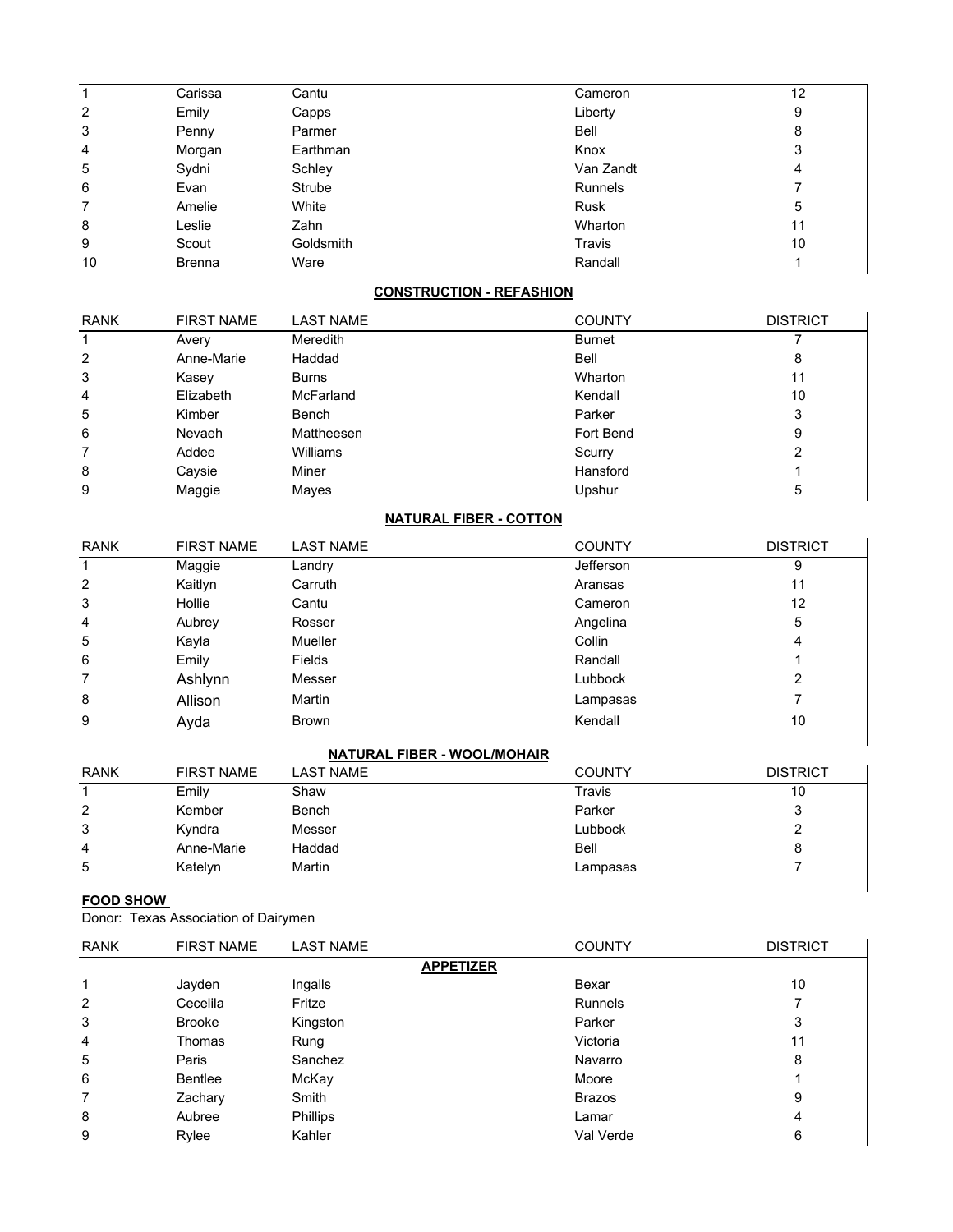#### **HEALTHY DESSERT**

| 1  | Peyton        | Smith            | <b>Brazos</b>  | $\boldsymbol{9}$        |
|----|---------------|------------------|----------------|-------------------------|
| 2  | Anzlee        | Hale             | Scurry         | $\overline{\mathbf{c}}$ |
| 3  | Kirsten       | Heselmeyer       | Williamson     | 8                       |
| 4  | Katelyn       | Holtman          | Tom Green      | $\overline{7}$          |
| 5  | Ashley        | Perry            | Hemphill       | 1                       |
| 6  | Sophia        | Sexton           | Parker         | 3                       |
| 7  | Trapper       | Feuerbacher      | Victoria       | 11                      |
| 8  | Trey          | Hoffman          | Comal          | 10                      |
| 9  | Steven        | Perez            | <b>Starr</b>   | 12                      |
| 10 | Adora         | Hostetler        | Val Verde      | 6                       |
|    |               | <b>MAIN DISH</b> |                |                         |
| 1  | Rebecca       | Catlin           | <b>Brazos</b>  | 9                       |
| 2  | Mason         | Cave             | <b>Runnels</b> | $\overline{7}$          |
| 3  | Andres        | Cantu            | <b>Starr</b>   | 12                      |
| 4  | Kelton        | White            | Scurry         | 2                       |
| 5  | Audrey        | Schmidt          | Washington     | 11                      |
| 6  | Caylynn       | Johnson          | Wilson         | 10                      |
| 7  | <b>Tucker</b> | Landry           | Hemphill       | 1                       |
| 8  | Helena        | Mathias          | Wood           | 5                       |
| 9  | Callie        | <b>Stevens</b>   | Parker         | 3                       |
|    |               | <b>SIDE DISH</b> |                |                         |
| 1  | Madison       | Moran            | Washington     | 11                      |
| 2  | Mariah        | Hodges           | Crockett       | 6                       |
| 3  | Payton        | <b>Branham</b>   | <b>Runnels</b> | 7                       |
| 4  | Riley         | <b>Stokes</b>    | <b>Brazos</b>  | 9                       |
| 5  | Mack          | Kimball          | Parker         | 3                       |
| 6  | Ainsley       | Schrader         | Collin         | 4                       |
| 7  | Naomi         | <b>Macmanus</b>  | Camerson       | 12                      |
| 8  | Andrew        | Childress        | Henderson      | 5                       |
| 9  | Peyton        | Wirebaugh        | Comal          | 10                      |

# **HORSE QUIZ BOWL**

Donor: Creative Awards

| <b>RANK</b>             | <b>FIRST NAME</b> | <b>LAST NAME</b>   | <b>COUNTY</b>   | <b>DISTRICT</b> |
|-------------------------|-------------------|--------------------|-----------------|-----------------|
| $\overline{\mathbf{1}}$ | <b>Isabelle</b>   | <b>Hildebrandt</b> | <b>Brazoria</b> | 9               |
|                         | <b>Kara</b>       | <b>Hernandez</b>   | <b>Brazoria</b> | 9               |
|                         | <b>Keira</b>      | <b>Short</b>       | <b>Brazoria</b> | 9               |
|                         | Rachel            | <b>Wilson</b>      | <b>Brazoria</b> | 9               |
| $\overline{2}$          | Charlee           | Proctor            | Collin          | 4               |
| $\overline{c}$          | Tessa             | Kendrick           | Collin          |                 |
| $\overline{c}$          | Sarah             | Muckelroy          | Collin          |                 |
| $\overline{2}$          | Peyton            | Vargus             | Collin          | 4               |
| c                       | Mia               | Willingham         | Hunt            | 4               |
| 3                       | Grace             | Willingham         | Hunt            | 4               |
| 3                       | Ella              | Rocky              | Hunt            | 4               |
| 3                       | Makennah          | Ward               | Hunt            | 4               |
| $\overline{4}$          | AJ                | Kendrick           | Lubbock         | 2               |
| 4                       | David             | Kendrick           | Lubbock         | $\overline{2}$  |
| 4                       | Gracie            | Potter             | Lubbock         | 2               |
| 4                       | Madison           | Chaloupka          | Lubbock         | 2               |
| $\overline{5}$          | Carol             | <b>Szustak</b>     | Coryell         | 8               |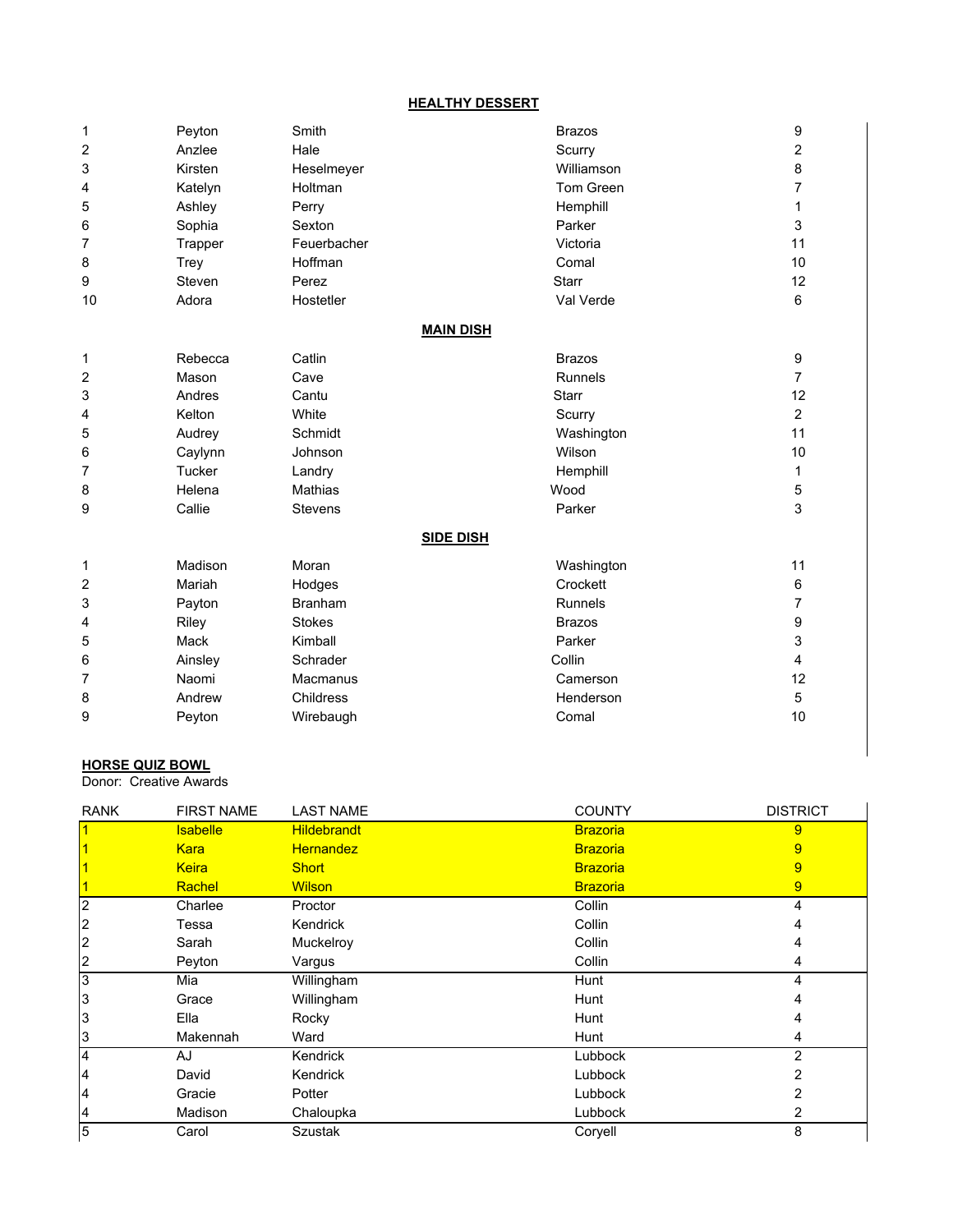| 5               | Irena         | Murphy        | Coryell         | 8  |
|-----------------|---------------|---------------|-----------------|----|
| 5               | Kacy          | Maurer        | Coryell         | 8  |
| $\overline{5}$  | Ludwika       | Rodriguez     | Coryell         | 8  |
| $6\overline{6}$ | <b>Brenna</b> | <b>Ellis</b>  | Donley          |    |
| 6               | <b>Bryce</b>  | Williams      | Donley          |    |
| $6\phantom{.}6$ | Grant         | Haynes        | Donley          |    |
| 6               | Maloree       | Wann          | Donley          |    |
| $\overline{7}$  | Flori         | Rosenthal     | Comal           | 10 |
| 7               | Gidean        | Strother      | Comal           | 10 |
| $\overline{7}$  | Selah         | Strother      | Comal           | 10 |
| 17              | Shyla         | Coats         | Comal           | 10 |
| 8               | Avila         | Colanter      | Washington      | 11 |
| 8               | Jonah         | Faske         | Washington      | 11 |
| 8               | Jonathan      | Faske         | Washington      | 11 |
| 8               | Lillian       | Faske         | Washington      | 11 |
| 9               | <b>Bodie</b>  | <b>Vicars</b> | Clay            | 3  |
| 9               | Cody          | Cannon        | Clay            | 3  |
| 9               | Ramsey        | Hensley       | Clay            | 3  |
| 9               | Reece         | Hensley       | Clay            | 3  |
| 10              | Jodee         | Pigg          | Donley          |    |
| 10              | Laney         | Gates         | Donley          |    |
| 10              | Levi          | Gates         | Donley          |    |
| 10              | Mycah         | Woodard       | Donley          |    |
| HI <sub>1</sub> | Isabelle      | Hildebrandt   | <b>Brazoria</b> | 9  |
| <b>HI2</b>      | Charlee       | Proctor       | Collin          |    |
| HI <sub>3</sub> | David         | Kendrick      | Lubbock         | 2  |

**LIVESTOCK QUIZ BOWL**

Donors: Creative Awards

| <b>RANK</b>             | <b>FIRST NAME</b> | <b>LAST NAME</b> | <b>COUNTY</b>  | <b>DISTRICT</b> |
|-------------------------|-------------------|------------------|----------------|-----------------|
|                         | <b>Tanner</b>     | <b>Owen</b>      | Randall        |                 |
|                         | <b>Barrett</b>    | <b>Bradshaw</b>  | Randall        |                 |
|                         | <b>Sunny</b>      | <b>Cowley</b>    | Randall        |                 |
|                         | <b>Alex</b>       | <b>Wilson</b>    | Randall        |                 |
|                         | <b>Kade</b>       | Lawrence         | Randall        |                 |
| $\overline{\mathbf{2}}$ | Cash              | <b>Miller</b>    | Randall        |                 |
| $\overline{2}$          | <b>Hadlee</b>     | Cook             | Randall        |                 |
| 2                       | <b>Hope</b>       | Gleghorn         | Randall        |                 |
| 3                       | Miranda           | Skaggs           | <b>Brazos</b>  | 9               |
| 3                       | Will              | Philipello       | <b>Brazos</b>  | 9               |
| 3                       | Kendall           | <b>Bone</b>      | <b>Brazos</b>  | 9               |
| 3                       | Kyler             | Wendt            | <b>Brazos</b>  | 9               |
| $\overline{4}$          | Jeret             | <b>Burks</b>     | Coryell        | 8               |
| 4                       | Samuel            | <b>Belt</b>      | Coryell        | 8               |
| 4                       | Cayleigh          | Coursey          | Coryell        | 8               |
| 4                       | Lane              | Kinsey           | Coryell        | 8               |
| 5                       | Kristin           | Ortiz            | Hockley        | $\overline{2}$  |
| 5                       | Machayla          | Parkinson        | Hockley        | 2               |
| 5                       | Kristin           | Ortiz            | Hockley        | 2               |
| 5                       | Tyler             | Chase            | Hockley        | 2               |
| $6\overline{6}$         | Haiden            | Thompson         | <b>Roberts</b> |                 |
| 6                       | Elizabeth         | Gorecki          | Roberts        |                 |
| 6                       | Fletcher          | Gill             | <b>Roberts</b> |                 |
| $6\phantom{.}6$         | Landry            | <b>Dukes</b>     | <b>Roberts</b> |                 |
| $\overline{7}$          | Hannah            | Tucker           | Galveston      | 9               |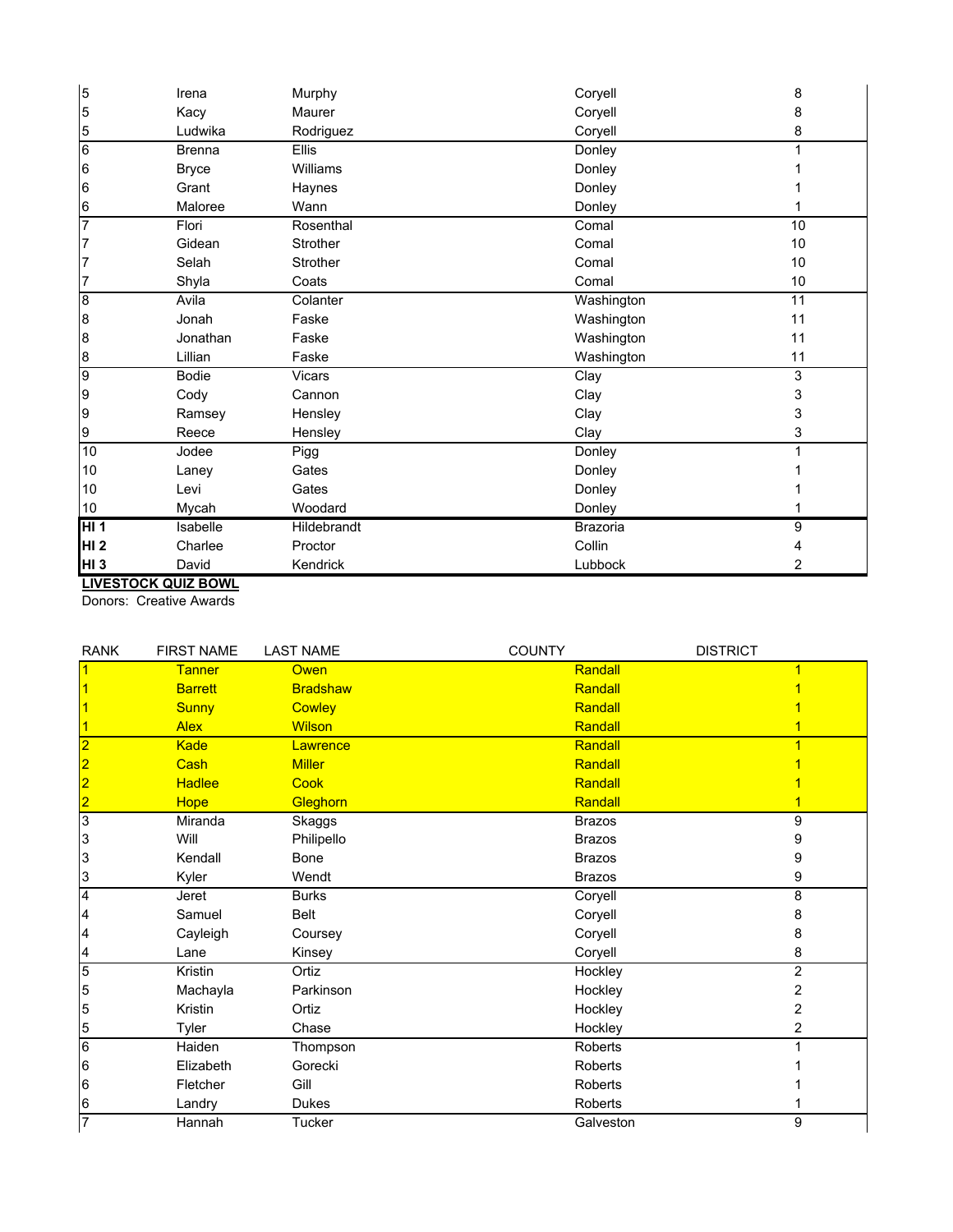| 17              | Caroline       | Boysen         | Galveston     | 9  |
|-----------------|----------------|----------------|---------------|----|
| $\overline{7}$  | Kaitlyn        | Renz           | Galveston     | 9  |
| $\overline{7}$  | Robert         | Boysen         | Galveston     | 9  |
| 8               | Steeley        | <b>Blanek</b>  | Tom Green     | 7  |
| 8               | Chloe          | Jones          | Tom Green     |    |
| 8               | Rheanna        | <b>Kleman</b>  | Tom Green     |    |
| 8               | Nolan          | Laminack       | Tom Green     |    |
| 9               | Emma           | <b>Butler</b>  | <b>Bee</b>    | 11 |
| 9               | Lila           | <b>McFall</b>  | <b>Bee</b>    | 11 |
| 9               | Makayla        | Starr          | <b>Bee</b>    | 11 |
| 9               | Samantha       | <b>Butler</b>  | <b>Bee</b>    | 11 |
| 10              | <b>Brenlea</b> | <b>Broyles</b> | Comal         | 10 |
| 10              | Dylan          | Wunderlich     | Comal         | 10 |
| 10              | Jayden         | VanAusdall     | Comal         | 10 |
| 10              | Rylee          | Wunderlich     | Comal         | 10 |
| HI <sub>1</sub> | Kyler          | Wendt          | <b>Brazos</b> | 9  |
| <b>HI2</b>      | Kade           | Lawrence       | Randall       |    |
| HI <sub>3</sub> | Jeret          | <b>Burks</b>   | Coryell       | 8  |

**LIVESTOCK SKILL-A-THON**

Donors: Creative Awards

| <b>RANK</b>             | <b>FIRST NAME</b> | <b>LAST NAME</b> | <b>COUNTY</b> | <b>DISTRICT</b>         |
|-------------------------|-------------------|------------------|---------------|-------------------------|
| $\overline{1}$          | Addison           | <b>Hahn</b>      | Gillespie     | 10                      |
| $\vert$ 1               | <b>James</b>      | Jenschke         | Gillespie     | 10                      |
| $\vert$ 1               | Landri            | <b>Ottmers</b>   | Gillespie     | 10                      |
| $\overline{\mathbf{1}}$ | Layton            | <b>Beyer</b>     | Gillespie     | 10                      |
| $\overline{2}$          | <b>Brianna</b>    | Thomason         | Kendall       | 10                      |
| $\overline{c}$          | Kelsey            | Pfeiffer         | Kendall       | 10                      |
| $\overline{c}$          | Emma              | Zoeller          | Kendall       | 10                      |
| $\frac{2}{3}$           | Corrie            | Smith            | Kendall       | 10                      |
|                         | Addison           | Schoessow        | Gillespie     | 10                      |
| 3                       | Ridley            | Strackbein       | Gillespie     | 10                      |
| 3                       | Reese             | Sagebiel         | Gillespie     | 10                      |
| $\frac{3}{4}$           | Ky                | Weber            | Gillespie     | 10                      |
|                         | Luke              | Sanders          | <b>Brazos</b> | 9                       |
| $\overline{a}$          | Taylor            | Colvin           | <b>Brazos</b> | 9                       |
| 4                       | Ava               | Allensworth      | <b>Brazos</b> | 9                       |
| $\overline{a}$          | Taylor            | Anderson         | <b>Brazos</b> | 9                       |
| $\overline{5}$          | Summer            | Bowman           | Cochran       | $\overline{2}$          |
| 5                       | Bobby             | Bowman           | Cochran       | $\overline{\mathbf{c}}$ |
| 5                       | Cason             | Couch            | Cochran       | $\overline{c}$          |
| $\overline{6}$          | Emma              | Schueler         | Parmer        | $\overline{2}$          |
| 6                       | Peyton            | Schueler         | Parmer        | $\overline{c}$          |
| 6                       | Landry            | Henderson        | Parmer        | $\overline{c}$          |
| $6\phantom{.}6$         | Aubrey            | Schueler         | Parmer        | 2                       |
| $\overline{7}$          | Cooper            | Sutton           | Coryell       | 8                       |
| 7                       | Thielee           | Alvarado         | Coryell       | 8                       |
| $\overline{7}$          | Kendal            | Clarke           | Coryell       | 8                       |
| $\overline{7}$          | Brayden           | Minton           | Coryell       | 8                       |
| $\overline{8}$          | Jozie             | Petit            | Baylor        | 3                       |
| 8                       | Levi              | Henderson        | Baylor        | 3                       |
| $\bf{8}$                | Layton            | McAdams          | Baylor        | 3                       |
| 9                       | Cooper            | Daniel           | Baylor        | 3                       |
| $\overline{9}$          | Etta              | Berry            | Swisher       | 2                       |
| 9                       | Cone              | Johnson          | Swisher       | $\overline{c}$          |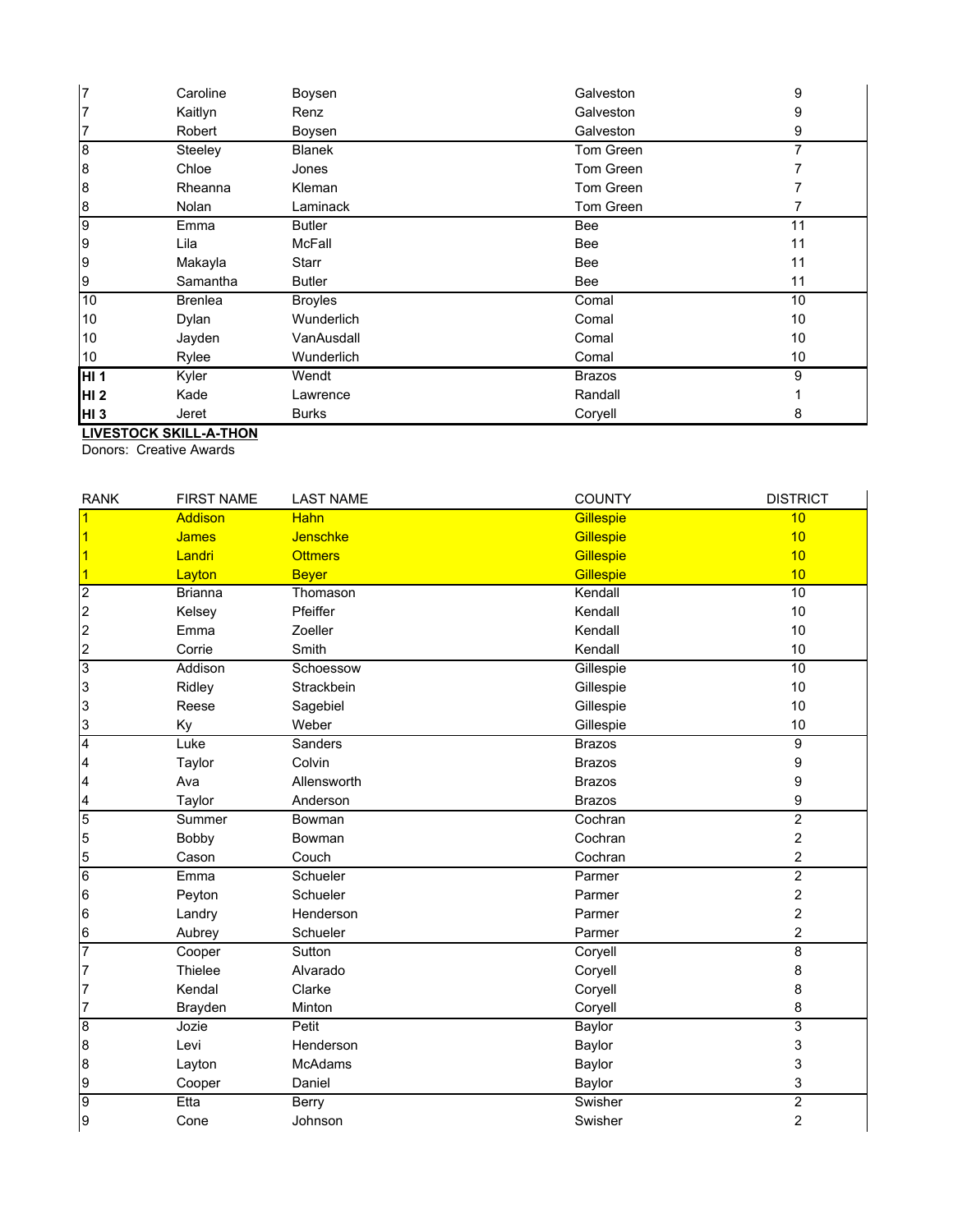| 9               | Lavnee   | Unterkircher  | Swisher       |        |
|-----------------|----------|---------------|---------------|--------|
| 10              | Carter   | Bostic        | <b>Burnet</b> | 10     |
| 10              | Enrique  | Montalvo      | <b>Burnet</b> | 10     |
| 10              | McKenzie | Evans         | <b>Burnet</b> | 10     |
| 10              | Cayden   | <b>Beatty</b> | <b>Burnet</b> | 10     |
| HI <sub>1</sub> | Luke     | Sanders       | <b>Brazos</b> | 9      |
| HI <sub>2</sub> | Emma     | Zoeller       | Kendall       | 10     |
| HI <sub>3</sub> | Jozie    | Petit         | Baylor        | ົ<br>ت |

# **LEADERS 4 LIFE**

Donors: Texas Corn Producers Board

| <b>RANK</b>      | <b>FIRST NAME</b> | <b>LAST NAME</b> | <b>COUNTY</b> | <b>DISTRICT</b>           |
|------------------|-------------------|------------------|---------------|---------------------------|
| $\vert$ 1        | <b>Morgan</b>     | <b>Carnes</b>    | Guadalupe     | 10                        |
| $\vert$ 1        | <b>Kage</b>       | <b>Herfurth</b>  | Guadalupe     | 10                        |
| $\vert$ 1        | Luke              | Anderson         | Guadalupe     | 10                        |
| $\vert$ 1        | <b>Haylee</b>     | <b>Keyser</b>    | Guadalupe     | 10                        |
| $\vert$ 1        | <b>Kase</b>       | Kelso            | Guadalupe     | 10                        |
| $\vert$ 1        | <b>Justin</b>     | <b>Braune</b>    | Guadalupe     | 10                        |
| $\overline{2}$   | Caleb             | Rappolee         | Leon          | 8                         |
| $\overline{c}$   | Cody              | Cox              | Leon          | 8                         |
| $\overline{c}$   | Lane              | Freeman          | Leon          | 8                         |
| $\overline{c}$   | Graci             | Kelley           | Leon          | 8                         |
| $\overline{c}$   | Wade              | Neyland          | Leon          | 8                         |
| $\frac{2}{3}$    | Gavin             | Pruitt           | Leon          | 8                         |
|                  | Jones             | <b>Brown</b>     | Bell          | 8                         |
| 3                | Jordan            | Candelas         | Bell          | 8                         |
| 3                | Joseph            | Candelas         | Bell          | 8                         |
| 3                | Amelia            | Castillo         | Bell          | 8                         |
| 3                | Matthew           | Hampton          | Bell          | 8                         |
|                  | Sarah             | Wood             | Bell          | 8                         |
| $\frac{3}{4}$    | Mason             | Wurzbach         | Guadalupe     | 10                        |
| 4                | Ava               | Harboth          | Guadalupe     | $10$                      |
| 4                | <b>Brooke</b>     | Reininger        | Guadalupe     | 10                        |
|                  | Kayle             | Lott             | Guadalupe     | 10                        |
| $\frac{4}{5}$    | Anna              | Whitaker         | Travis        | 10                        |
| 5                | Clare             | Whitaker         | Travis        | 10                        |
| 5                | John Paul         | Whitaker         | Travis        | 10                        |
| $\frac{5}{6}$    | Sarah             | Shaw             | Travis        | 10                        |
|                  | Seth              | <b>Beimer</b>    | McCulloch     | $\overline{7}$            |
| $6\phantom{.}6$  | Delilah           | Garcia           | McCulloch     | 7                         |
| $6\phantom{.}6$  | Madalyn           | Moerbe           | McCulloch     | $\overline{\mathfrak{c}}$ |
| $6\phantom{.}6$  | <b>Brylee</b>     | Torres           | McCulloch     | 7                         |
| $\frac{6}{7}$    | Kellen            | Rushfeldt        | McCulloch     | 7                         |
|                  | Janna             | Arnold           | Callahan      | $\overline{7}$            |
| 7                | Kasey             | Arnold           | Callahan      | $\overline{7}$            |
| $\overline{7}$   | Kilye             | Winge            | Callahan      | $\overline{\mathfrak{c}}$ |
| 7                | <b>Braylie</b>    | Collins          | Callahan      | 7                         |
| $\overline{7}$   | <b>Blane</b>      | Pack             | Callahan      | $\overline{7}$            |
| 8                | Kelsey            | Black            | Tom Green     | 7                         |
| $\boldsymbol{8}$ | Kyle              | Abilez           | Tom Green     | 7                         |
| $\boldsymbol{8}$ | Clay              | <b>Boness</b>    | Tom Green     | 7                         |
| $\boldsymbol{8}$ | Hadley            | Stultz           | Tom Green     | $\overline{\mathfrak{c}}$ |
| $\boldsymbol{8}$ | Jake              | Pfeffer          | Tom Green     | $\overline{\mathfrak{c}}$ |
|                  | Ellen             | <b>Boness</b>    | Tom Green     | 7                         |
| $\frac{8}{9}$    | Taylor            | Martin           | Wise          | $\overline{3}$            |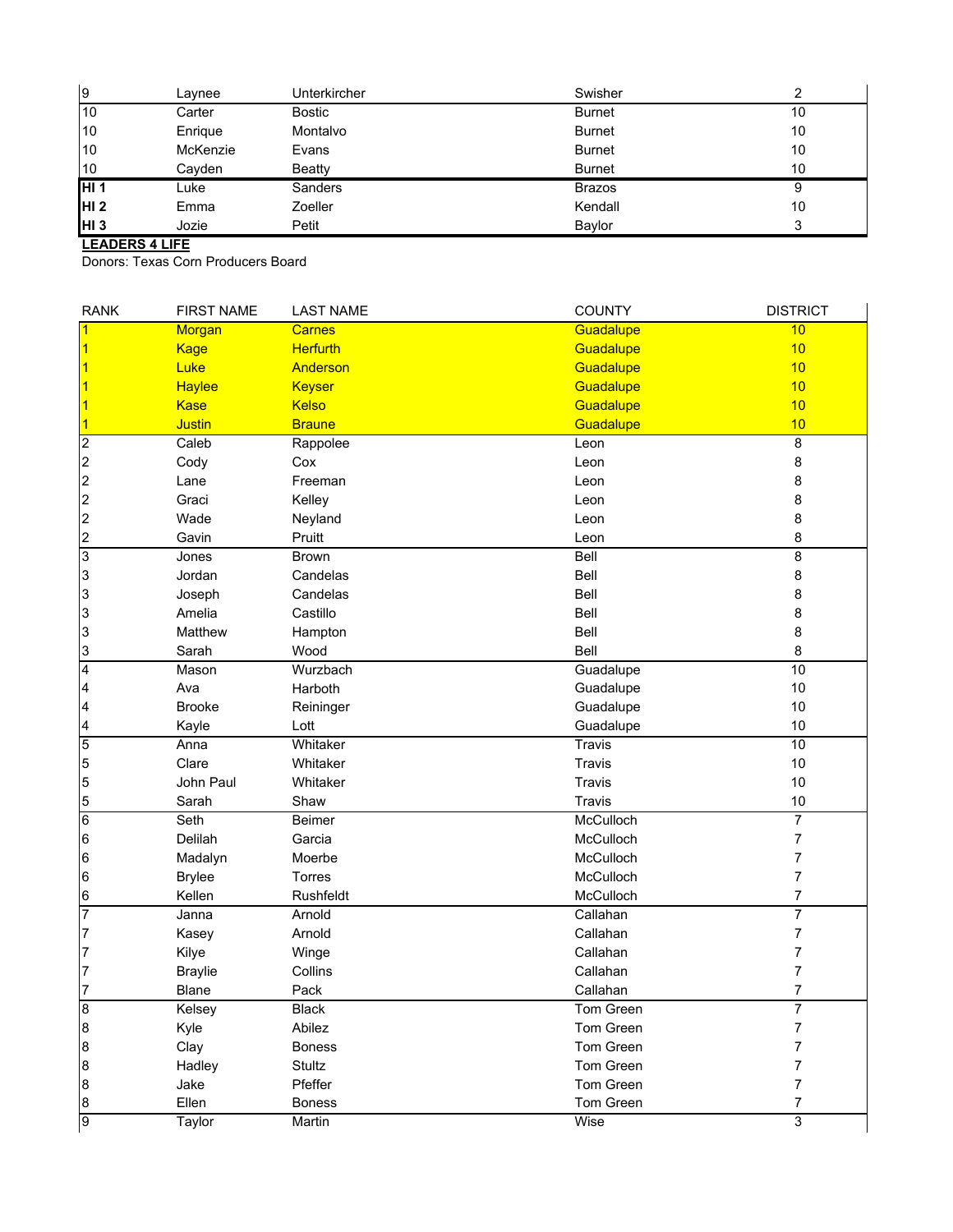| 9  | Grant         | <b>Barksdale</b> | Wise |   |
|----|---------------|------------------|------|---|
| Ι9 | Ryan          | Swiney           | Wise |   |
| l9 | <b>Brodie</b> | Childs           | Wise | ∼ |
| l9 | Jacie         | Pennington       | Wise |   |

#### **PHOTOGRAPHY JUDGING**

Donor: Texas 4-H Youth Development Program

| <b>RANK</b>             | <b>FIRST NAME</b> | <b>LAST NAME</b> | <b>COUNTY</b> | <b>DISTRICT</b>         |
|-------------------------|-------------------|------------------|---------------|-------------------------|
| $\overline{1}$          | Whitley           | Anderson         | Scurry        | $\overline{c}$          |
| $\vert$ 1               | Cooper            | Caswell          | Scurry        | 2                       |
| $\mathbf{1}$            | Allie             | Gullett          | Scurry        | $\overline{\mathbf{c}}$ |
| $\frac{1}{2}$           | Molly             | Herring          | Scurry        | 2                       |
|                         | Henry             | Oberg            | Wise          | $\overline{3}$          |
| $\overline{c}$          | Macey             | Le Chliter       | Wise          | 3                       |
|                         | Emily             | Fraser           | Wise          | 3                       |
| $\frac{2}{3}$           | Harold            | Oberg            | Wise          | 3                       |
|                         | Michaela          | Adcox            | <b>Burnet</b> | $\overline{7}$          |
| 3                       | Bethany           | <b>Butler</b>    | <b>Burnet</b> | 7                       |
| 3                       | Daniel            | Holland          | <b>Burnet</b> | 7                       |
| $\frac{3}{4}$           | Aspen             | Nelson           | <b>Bunet</b>  | 7                       |
|                         | Gracelyn          | Ivy              | Callahan      | 7                       |
| 4                       | Kaitlynn          | Saunders         | Callahan      | 7                       |
| $\overline{\mathbf{4}}$ | Taryn             | Hudspeth         | Callahan      | 7                       |
| $\frac{4}{5}$           | Shayleigh         | Jenkins          | Callahan      | 7                       |
|                         | Keely             | Mikolajchak      | Washington    | $\overline{11}$         |
| 5                       | Addison           | Schramme         | Washington    | 11                      |
| 5                       | Gretchen          | Schulze          | Washington    | 11                      |
| $\overline{6}$          | Jenna             | <b>Morris</b>    | Tom Green     | 7                       |
| $6\phantom{.}6$         | Hailie            | <b>Brock</b>     | Tom Green     | 7                       |
| $6\phantom{.}6$         | Jaraden           | Kearby           | Tom Green     | 7                       |
| $\boldsymbol{6}$        | Skylar            | Hasty            | Tom Green     | 7                       |
| $\overline{7}$          | Makayla           | Janysek          | Karnes        | 11                      |
| $\overline{7}$          | Isabella          | Breckenridge     | Karnes        | 11                      |
| $\overline{7}$          | Alexis            | Albert           | Karnes        | 11                      |
| $\overline{8}$          | Kambell           | Stewart          | <b>Burnet</b> | 7                       |
| $\boldsymbol{8}$        | Elijah            | <b>Butler</b>    | <b>Burnet</b> | 7                       |
| $\boldsymbol{8}$        | Elizabet          | Lilly            | <b>Burnet</b> | $\overline{7}$          |
| HI <sub>1</sub>         | Whitley           | Anderson         | Scurry        | $\overline{2}$          |
| HI <sub>2</sub>         | Henry             | Oberg            | Wise          | 3                       |
| <b>HI3</b>              | Keona             | Ellis            | Kendall       | 10                      |

**RANGE & PASTURE GRASS ID**

Donors: Dr. William Fox, President - Texas Section Society for Range Management Corteva Agriscience

| <b>RANK</b>    | <b>FIRST NAME</b> | <b>LAST NAME</b> | <b>COUNTY</b>   | <b>DISTRICT</b> |
|----------------|-------------------|------------------|-----------------|-----------------|
|                | Joseph            | Hollas           | Milam           | 8               |
|                | Jenna             | Lindig           | Milam           | 8               |
|                | Ryan              | Luckey           | Milam           | 8               |
|                | Jason             | Ponnaiya         | Milam           | 8               |
| 2              | Aiden             | <b>Boulevard</b> | Stephens        |                 |
| $\overline{2}$ | Kyelin            | Cope             | <b>Stephens</b> |                 |
| 12             | Sydney            | Garland          | <b>Stephens</b> |                 |
| $\overline{2}$ | Hannah            | Moreno           | Stephens        |                 |
| Iз             | Reagan            | Ackermann        | Comal           | 10              |
| Iз             | Weston            | Ackemann         | Comal           | 10              |
| 3              | Alexandra         | Kelley           | Comal           | 10              |